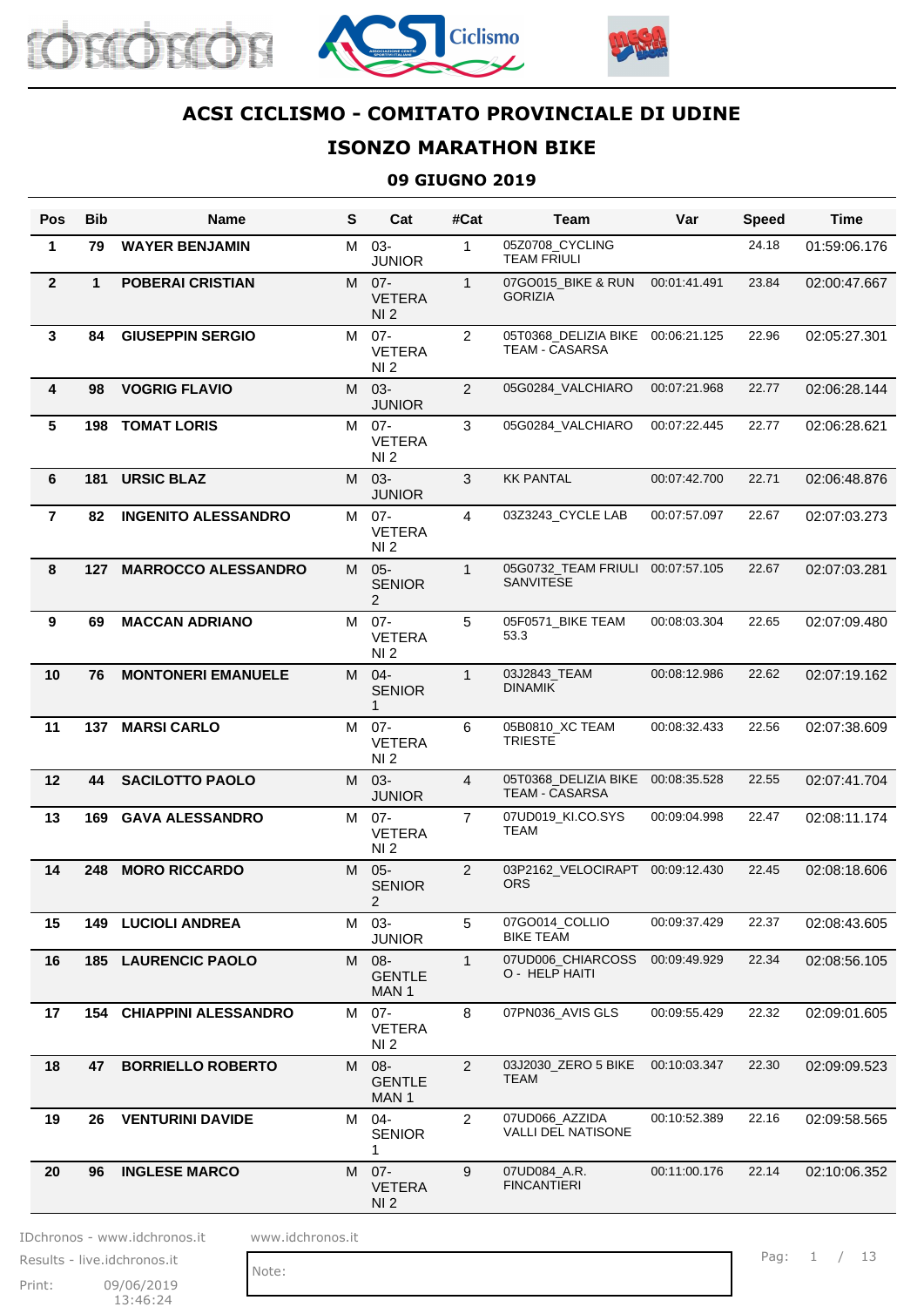





# **ISONZO MARATHON BIKE**

#### **09 GIUGNO 2019**

| Pos | <b>Bib</b> | Name                           | S | Cat                                        | #Cat           | Team                                          | Var          | <b>Speed</b> | Time         |
|-----|------------|--------------------------------|---|--------------------------------------------|----------------|-----------------------------------------------|--------------|--------------|--------------|
| 21  | 71         | <b>MORO ANDREA</b>             |   | M 03-<br><b>JUNIOR</b>                     | 6              | 05F0571_BIKE TEAM<br>53.3                     | 00:11:05.678 | 22.12        | 02:10:11.854 |
| 22  | 94         | <b>FOSCATO ANDREA</b>          |   | M 05-<br><b>SENIOR</b><br>2                | 3              | 05H0852_MANIAGO<br><b>BIKE WORLD</b>          | 00:11:09.930 | 22.11        | 02:10:16.106 |
| 23  | 97         | <b>RUI ANDREA</b>              |   | M 08-<br><b>GENTLE</b><br>MAN <sub>1</sub> | 3              | 03S2388_EL CORIDOR<br>TEAM                    | 00:11:14.058 | 22.10        | 02:10:20.234 |
| 24  |            | <b>186 LORENZON GIANNI</b>     |   | M 09-<br><b>GENTLE</b><br>MAN <sub>2</sub> | $\mathbf{1}$   | 07UD006_CHIARCOSS<br>O - HELP HAITI           | 00:11:18.933 | 22.08        | 02:10:25.109 |
| 25  | 209        | <b>BAZZEO EMANUELE</b>         |   | M 05-<br><b>SENIOR</b><br>$\overline{2}$   | 4              | 07T0814_SPORTWAY<br><b>CYCLING TEAM</b>       | 00:12:23.432 | 21.90        | 02:11:29.608 |
| 26  | 148        | <b>MARIAN LORIS</b>            |   | M 04-<br><b>SENIOR</b><br>1                | 3              | 03P2162_VELOCIRAPT 00:12:30.171<br><b>ORS</b> |              | 21.88        | 02:11:36.347 |
| 27  |            | 138 GRISOTTO ANDREA            |   | M 08-<br><b>GENTLE</b><br>MAN <sub>1</sub> | 4              | 07GO015_BIKE & RUN<br><b>GORIZIA</b>          | 00:12:40.691 | 21.85        | 02:11:46.867 |
| 28  | 129        | <b>CLEMENTI GIUSEPPE</b>       |   | M 09-<br><b>GENTLE</b><br>MAN <sub>2</sub> | $\overline{2}$ | 03T1319_MTB CLUB<br>LA PERLA VERDE            | 00:12:42.591 | 21.85        | 02:11:48.767 |
| 29  | 176        | <b>MANIACCO RENZO</b>          |   | M 08-<br><b>GENTLE</b><br>MAN <sub>1</sub> | 5              | 05S0813 BEERBANTY<br><b>FACTORY RACING</b>    | 00:14:10.730 | 21.61        | 02:13:16.906 |
| 30  |            | <b>152 PETRUCCO VITO</b>       |   | M 09-<br><b>GENTLE</b><br>MAN <sub>2</sub> | 3              | 05F0590_ACIDO<br><b>LATTICO TEAM</b>          | 00:14:12.547 | 21.60        | 02:13:18.723 |
| 31  |            | <b>193 LEONARDUZZI MARTINO</b> |   | M 07-<br><b>VETERA</b><br>NI <sub>2</sub>  | 10             | 05G0732_TEAM FRIULI<br>SANVITESE              | 00:14:50.954 | 21.50        | 02:13:57.130 |
| 32  | 27         | <b>PITTINO ANDREA</b>          |   | M 04-<br><b>SENIOR</b><br>1                | 4              | 03H3186 TEAM RUDY<br><b>PROJECT - XCR</b>     | 00:14:51.754 | 21.50        | 02:13:57.930 |
| 33  |            | 255 PASQUALI MASSIMILIANO      |   | M 07-<br><b>VETERA</b><br>NI <sub>2</sub>  | 11             | <b>TEAM</b>                                   |              | 21.49        | 02:14:00.931 |
| 34  |            | 136 COPETTI MARINO             |   | M 09-<br><b>GENTLE</b><br>MAN <sub>2</sub> | 4              | 07UD082_ASD<br>PEDALE GEMONESE                | 00:15:30.656 | 21.39        | 02:14:36.832 |
| 35  | 72         | <b>TOSOLINI TIZIANO</b>        |   | M 08-<br><b>GENTLE</b><br>MAN 1            | 6              | 05H0733_SAMMARDE<br><b>NCHIA</b>              | 00:16:18.419 | 21.27        | 02:15:24.595 |
| 36  |            | 42 VARDANEGA LUCIANO           |   | M 06-<br><b>VETERA</b><br>NI 1             | $\mathbf{1}$   | 07PN036 AVIS GLS                              | 00:16:24.395 | 21.25        | 02:15:30.571 |
| 37  |            | 160 BOGO ALESSANDRO            | M | 09-<br><b>GENTLE</b><br>MAN 2              | 5              | 07GO005 GRUPPO<br><b>CICLISTICO CUK</b>       | 00:16:27.894 | 21.24        | 02:15:34.070 |
| 38  | 70         | <b>GASPARDO FABIO</b>          |   | M 08-<br><b>GENTLE</b><br>MAN 1            | $\overline{7}$ | 05F0571_BIKE TEAM<br>53.3                     | 00:16:30.185 | 21.24        | 02:15:36.361 |
| 39  | 99         | <b>BONA SERGIO</b>             |   | M 09-<br><b>GENTLE</b><br>MAN <sub>2</sub> | 6              | 06VE003_MAGICABIKE 00:16:32.395               |              | 21.23        | 02:15:38.571 |

Print: 09/06/2019 13:46:24 Results - live.idchronos.it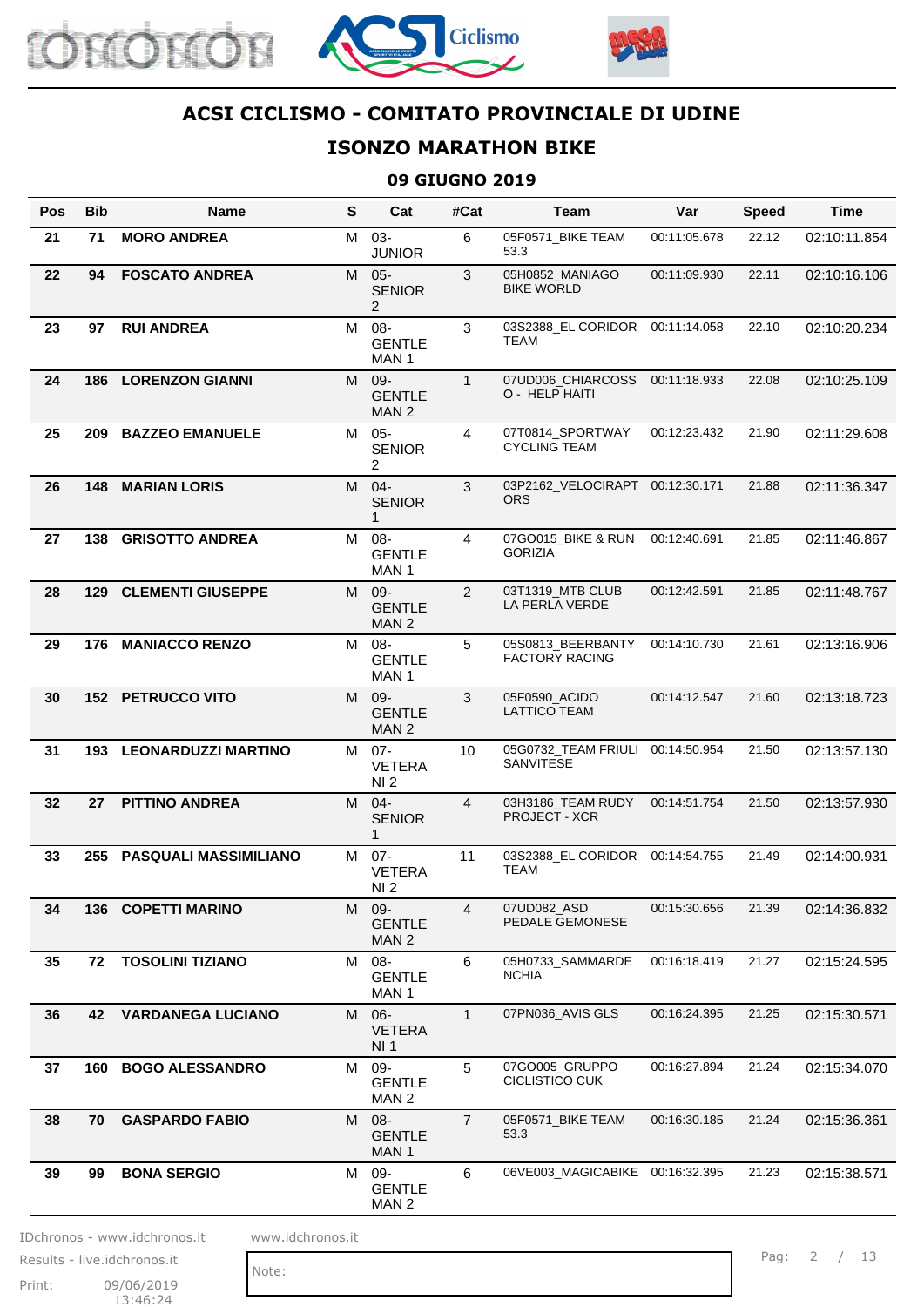





## **ISONZO MARATHON BIKE**

#### **09 GIUGNO 2019**

| Pos | <b>Bib</b> | Name                         | $\mathbf{s}$ | Cat                                         | #Cat           | Team                                          | Var          | <b>Speed</b> | <b>Time</b>  |
|-----|------------|------------------------------|--------------|---------------------------------------------|----------------|-----------------------------------------------|--------------|--------------|--------------|
| 40  | 115        | <b>IAIZA GIACOMO</b>         | M            | $05 -$<br><b>SENIOR</b><br>2                | 5              | 05G0732_TEAM FRIULI<br><b>SANVITESE</b>       | 00:16:33.397 | 21.23        | 02:15:39.573 |
| 41  | 55         | <b>SPEZZOTTO MAURO</b>       | M            | 09-<br><b>GENTLE</b><br>MAN <sub>2</sub>    | $\overline{7}$ | 06TV062_MTB<br><b>MAISTRAKI</b>               | 00:16:34.407 | 21.23        | 02:15:40.583 |
| 42  | 39         | <b>ZILLE ALESSANDRO</b>      | M            | $06-$<br><b>VETERA</b><br>NI 1              | 2              | 07PN036_AVIS GLS                              | 00:16:39.646 | 21.21        | 02:15:45.822 |
| 43  | 189        | <b>NOCENT STEFANO</b>        | M            | 09-<br><b>GENTLE</b><br>MAN 2               | 8              | 07UD006_CHIARCOSS<br>O - HELP HAITI           | 00:16:43.148 | 21.20        | 02:15:49.324 |
| 44  |            | <b>162 STOPAR SIMONE</b>     | M            | $06 -$<br><b>VETERA</b><br>NI <sub>1</sub>  | 3              | 07GO015_BIKE & RUN<br><b>GORIZIA</b>          | 00:16:50.648 | 21.18        | 02:15:56.824 |
| 45  |            | 215 LENARDUZZI MATTIA        | M            | $03 -$<br><b>JUNIOR</b>                     | $\overline{7}$ | 07UD019_KI.CO.SYS<br><b>TEAM</b>              | 00:17:03.394 | 21.15        | 02:16:09.570 |
| 46  | 219        | <b>SILVERIO PAOLO</b>        | M            | $06 -$<br><b>VETERA</b><br>NI <sub>1</sub>  | $\overline{4}$ | 07UD071_CARNIA<br><b>BIKE</b>                 | 00:17:08.643 | 21.14        | 02:16:14.819 |
| 47  | 195        | <b>INGUSCIO MAURIZIO</b>     | M            | 09-<br><b>GENTLE</b><br>MAN <sub>2</sub>    | 9              | 07UD066_AZZIDA<br><b>VALLI DEL NATISONE</b>   | 00:17:14.643 | 21.12        | 02:16:20.819 |
| 48  | 57         | <b>SANT SIMONE</b>           | M            | $06 -$<br><b>VETERA</b><br>NI <sub>1</sub>  | 5              | 07UD015 LAVARIANE<br>SE_C                     | 00:17:19.228 | 21.11        | 02:16:25.404 |
| 49  | 77         | <b>BONTEMPI MARIO</b>        | M            | 09-<br><b>GENTLE</b><br>MAN <sub>2</sub>    | 10             | 03J2843_TEAM<br><b>DINAMIK</b>                | 00:18:13.648 | 20.97        | 02:17:19.824 |
| 50  | 78         | <b>CORROCHER FABIO</b>       | M            | $08 -$<br><b>GENTLE</b><br>MAN <sub>1</sub> | 8              | 03J2843_TEAM<br><b>DINAMIK</b>                | 00:18:13.900 | 20.97        | 02:17:20.076 |
| 51  |            | 226 FERRARO ALESSANDRO       | M            | $04 -$<br><b>SENIOR</b><br>1                | 5              | 05H0852_MANIAGO<br><b>BIKE WORLD</b>          | 00:18:30.181 | 20.93        | 02:17:36.357 |
| 52  |            | <b>254 REGINATO RICCARDO</b> |              | M 06-<br><b>VETERA</b><br>NI <sub>1</sub>   | 6              | <b>TEAM</b>                                   |              | 20.86        | 02:18:02.408 |
| 53  |            | 245 VIDALI FEDERICO          | M            | $06-$<br><b>VETERA</b><br>NI 1              | $\overline{7}$ | 03P2162_VELOCIRAPT 00:19:33.635<br>ORS.       |              | 20.77        | 02:18:39.811 |
| 54  | 151        | <b>MARSONET FEDERICO</b>     | M            | $05 -$<br><b>SENIOR</b><br>2                | 6              | 05G0732_TEAM FRIULI 00:19:46.641<br>SANVITESE |              | 20.74        | 02:18:52.817 |
| 55  |            | 246 TONIZZO CESARE           | M            | 03-<br><b>JUNIOR</b>                        | 8              | 07UD072_ROLLING<br><b>RIDERS</b>              | 00:19:46.889 | 20.74        | 02:18:53.065 |
| 56  | 32         | <b>CODOGNOTTO GIAMPIETRO</b> |              | M 07-<br><b>VETERA</b><br>NI <sub>2</sub>   | 12             | 07PN036_AVIS GLS                              | 00:19:47.392 | 20.74        | 02:18:53.568 |
| 57  | 41         | <b>ROVIELLO MICHELE</b>      | м            | 06-<br><b>VETERA</b><br>NI <sub>1</sub>     | 8              | 07PN036_AVIS GLS                              | 00:20:19.670 | 20.66        | 02:19:25.846 |
| 58  | 45         | <b>GIANNETTI GIANCARLO</b>   | M            | 09-<br><b>GENTLE</b><br>MAN <sub>2</sub>    | 11             | 03J2030_ZERO 5 BIKE<br>TEAM                   | 00:20:27.134 | 20.64        | 02:19:33.310 |

IDchronos - www.idchronos.it www.idchronos.it

Print: 09/06/2019 13:46:24 Results - live.idchronos.it

Note:

Pag: 3 / 13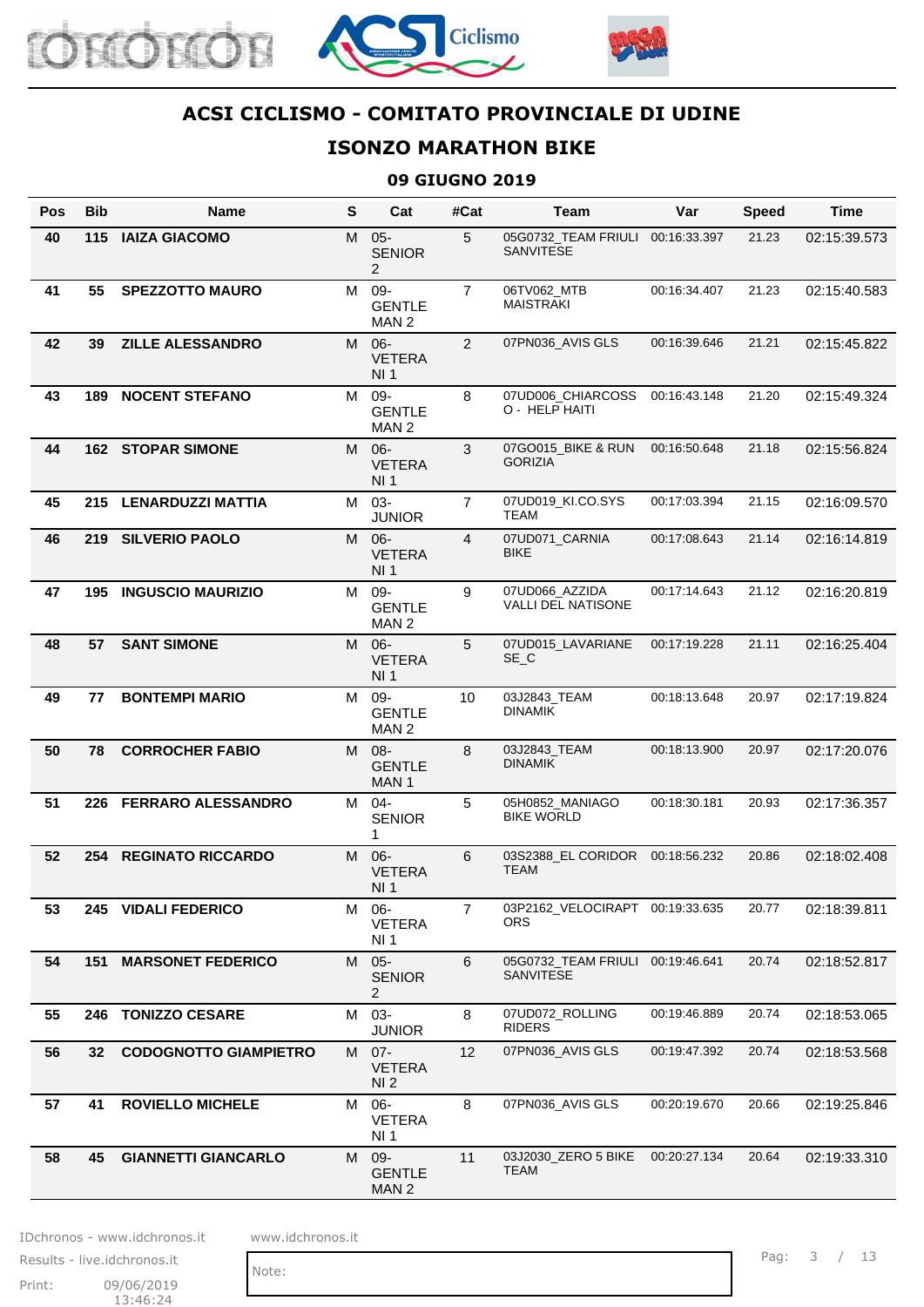





# **ISONZO MARATHON BIKE**

#### **09 GIUGNO 2019**

| <b>Pos</b> | <b>Bib</b> | <b>Name</b>                    | S | Cat                                              | #Cat              | <b>Team</b>                                                | Var          | <b>Speed</b> | <b>Time</b>  |
|------------|------------|--------------------------------|---|--------------------------------------------------|-------------------|------------------------------------------------------------|--------------|--------------|--------------|
| 59         | 144        | <b>CRAINICH ERIC</b>           | M | $05 -$<br><b>SENIOR</b><br>2                     | $\overline{7}$    | 07UD066_AZZIDA<br><b>VALLI DEL NATISONE</b>                | 00:20:28.672 | 20.63        | 02:19:34.848 |
| 60         | 224        | <b>CASASOLA EMMANUEL</b>       | M | $05 -$<br><b>SENIOR</b><br>$\overline{2}$        | 8                 | 05D0784_BANDO<br><b>CYCLING TEAM</b>                       | 00:20:53.882 | 20.57        | 02:20:00.058 |
| 61         | 61         | <b>ZANCHETTA MARIO</b>         | M | 09-<br><b>GENTLE</b><br>MAN <sub>2</sub>         | 12                | 07UD072_ROLLING<br><b>RIDERS</b>                           | 00:21:15.692 | 20.52        | 02:20:21.868 |
| 62         | 244        | <b>LUISA STEFANO</b>           | M | $08 -$<br><b>GENTLE</b><br>MAN <sub>1</sub>      | 9                 | 05V0700_X TEAM<br>PIERO BICYA                              | 00:21:20.693 | 20.51        | 02:20:26.869 |
| 63         | 199        | <b>BALLESTRIERO STEFANO</b>    | M | $06 -$<br><b>VETERA</b><br>NI <sub>1</sub>       | 9                 | 05B0103_PEDALE<br>MANZANESE                                | 00:21:40.376 | 20.46        | 02:20:46.552 |
| 64         | 89         | <b>RAVELLO ANDREA</b>          | M | $07 -$<br><b>VETERA</b><br>NI 2                  | 13                | 05F0571_BIKE TEAM<br>53.3                                  | 00:21:54.766 | 20.42        | 02:21:00.942 |
| 65         | 48         | <b>PASQUALI SIMONE</b>         | М | $07 -$<br><b>VETERA</b><br>NI <sub>2</sub>       | 14                | 03J2030_ZERO 5 BIKE<br>TEAM                                | 00:22:04.701 | 20.40        | 02:21:10.877 |
| 66         | 256        | <b>GIUSTO ANDREA</b>           | M | $06 -$<br><b>VETERA</b><br>NI <sub>1</sub>       | 10                | 03T0057_SOLIGHETTO<br>1919                                 | 00:22:39.112 | 20.32        | 02:21:45.288 |
| 67         | 174        | <b>BARTOLICH ALESSANDRO</b>    |   | M 07-<br><b>VETERA</b><br>NI 2                   | 15                | 07GO016_MBC<br><b>TRIESTE</b>                              | 00:22:57.111 | 20.27        | 02:22:03.287 |
| 68         | 241        | <b>ZANCHETTIN RENZO</b>        | M | 09-<br><b>GENTLE</b><br>MAN <sub>2</sub>         | 13                | 03J2843_TEAM<br><b>DINAMIK</b>                             | 00:23:04.628 | 20.26        | 02:22:10.804 |
| 69         | 131        | <b>MASOTTI STEFANO</b>         | M | $10 -$<br><b>SUPERG</b><br><b>ENTLEM</b><br>AN A | $\mathbf{1}$      | 03T1319_MTB CLUB<br>LA PERLA VERDE                         | 00:23:27.360 | 20.20        | 02:22:33.536 |
| 70         | 119        | <b>MORO PIO</b>                |   | M 11-<br><b>SUPERG</b><br><b>ENTLEM</b><br>AN B  | $\mathbf{1}$      | 05G0732_TEAM FRIULI<br>SANVITESE                           | 00:23:39.620 | 20.17        | 02:22:45.796 |
| 71         | 63         | <b>SACILOTTO SERGIO</b>        |   | M 09-<br><b>GENTLE</b><br>MAN <sub>2</sub>       | 14                | 05T0368_DELIZIA BIKE 00:24:19.360<br><b>TEAM - CASARSA</b> |              | 20.08        | 02:23:25.536 |
| 72         | 74         | <b>BRESSAN IVAN</b>            | M | $06 -$<br><b>VETERA</b><br><b>NI1</b>            | 11                | 03J2843_TEAM<br><b>DINAMIK</b>                             | 00:24:24.609 | 20.07        | 02:23:30.785 |
| 73         | 52         | <b>PRADELLA PAOLO</b>          | M | 06-<br><b>VETERA</b><br>NI 1                     | $12 \overline{ }$ | 03J2030_ZERO 5 BIKE<br>TEAM                                | 00:24:34.360 | 20.05        | 02:23:40.536 |
| 74         |            | <b>183 PALADINO GIANFRANCO</b> | M | $08 -$<br><b>GENTLE</b><br>MAN <sub>1</sub>      | 10                | 07GO014_COLLIO<br><b>BIKE TEAM</b>                         | 00:24:41.113 | 20.03        | 02:23:47.289 |
| 75         | 49         | <b>PARRO GIOVANNI</b>          | M | $10-$<br><b>SUPERG</b><br><b>ENTLEM</b><br>AN A  | 2                 | 03J2030_ZERO 5 BIKE<br>TEAM                                | 00:24:44.610 | 20.02        | 02:23:50.786 |

IDchronos - www.idchronos.it www.idchronos.it

Print: 09/06/2019 13:46:24 Results - live.idchronos.it Pag: 4 / 13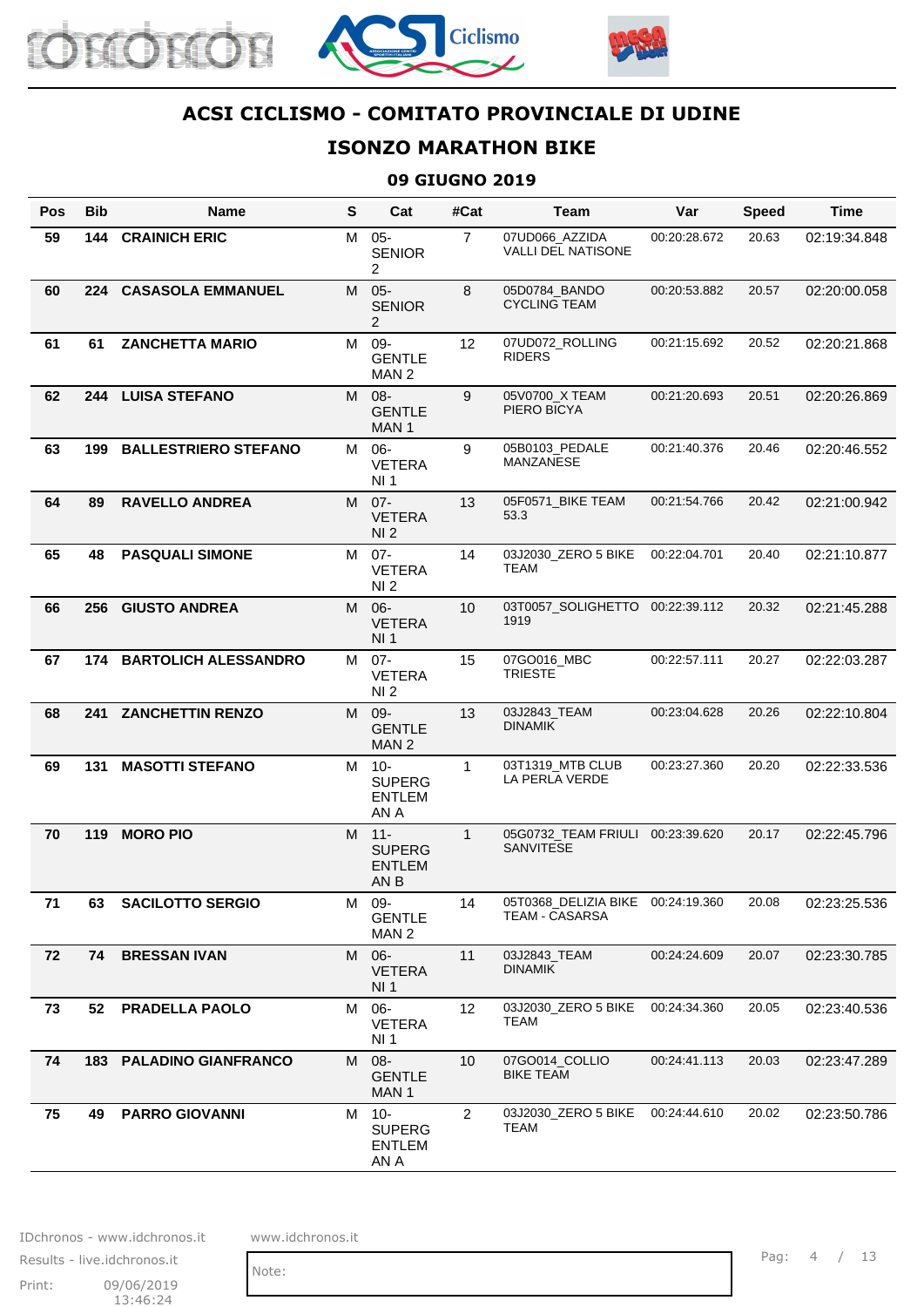





# **ISONZO MARATHON BIKE**

#### **09 GIUGNO 2019**

| Pos | <b>Bib</b> | Name                            | $\mathbf{s}$ | Cat                                             | #Cat           | <b>Team</b>                                    | Var          | <b>Speed</b> | <b>Time</b>  |
|-----|------------|---------------------------------|--------------|-------------------------------------------------|----------------|------------------------------------------------|--------------|--------------|--------------|
| 76  | 140        | <b>PIASENTIN LERRY</b>          | M            | $05 -$<br><b>SENIOR</b><br>2                    | 9              | 05D0784_BANDO<br><b>CYCLING TEAM</b>           | 00:25:03.859 | 19.98        | 02:24:10.035 |
| 77  | 126        | <b>KLANCIC BORUT</b>            | M            | $06 -$<br><b>VETERA</b><br>NI 1                 | 13             | <b>DES FLES</b>                                | 00:25:03.865 | 19.98        | 02:24:10.041 |
| 78  | 91         | <b>BASSO SIMONE</b>             | M            | $07 -$<br><b>VETERA</b><br>NI <sub>2</sub>      | 16             | 07PN020_TEAM<br>PROFESSIONAL BIKE              | 00:25:14.152 | 19.95        | 02:24:20.328 |
| 79  | 201        | <b>MAESTRI THOMAS</b>           | M            | $04 -$<br><b>SENIOR</b><br>1                    | 6              | 06VE036_PRAMAGGIO<br><b>RE</b>                 | 00:25:19.855 | 19.94        | 02:24:26.031 |
| 80  |            | <b>118 PADOVAN MASSIMILIANO</b> | M            | $07 -$<br><b>VETERA</b><br>NI <sub>2</sub>      | 17             | 07UD082_ASD<br>PEDALE GEMONESE                 | 00:25:22.396 | 19.93        | 02:24:28.572 |
| 81  | 54         | <b>MARTINUZZI MARCO</b>         | M            | $08 -$<br><b>GENTLE</b><br>MAN <sub>1</sub>     | 11             | 07UD085_GRIGIONERI<br>2000                     | 00:25:37.605 | 19.90        | 02:24:43.781 |
| 82  | 64         | <b>BORIN ANDREA</b>             | M            | $08 -$<br><b>GENTLE</b><br>MAN <sub>1</sub>     | 12             | 05F0571_BIKE TEAM<br>53.3                      | 00:25:43.383 | 19.89        | 02:24:49.559 |
| 83  | 188        | <b>MILAZZO SALVATORE</b>        | M            | $05 -$<br><b>SENIOR</b><br>2                    | 10             | 240078_FINESTRELLE<br><b>SANTA NINFA</b>       | 00:26:15.172 | 19.81        | 02:25:21.348 |
| 84  | 177        | <b>DE NONI MAURIZIO</b>         | M            | $08 -$<br><b>GENTLE</b><br>MAN <sub>1</sub>     | 13             | 03D0840 LA VALLATA<br><b>MTB-BANCA PREALPI</b> | 00:26:22.858 | 19.80        | 02:25:29.034 |
| 85  | 249        | <b>BARZI STEFANO</b>            | M            | $07 -$<br><b>VETERA</b><br>NI 2                 | 18             | 03H3186_TEAM RUDY<br>PROJECT - XCR             | 00:26:37.843 | 19.76        | 02:25:44.019 |
| 86  |            | 116 ANTIGA MATTEO               | M            | $04 -$<br><b>SENIOR</b><br>$\mathbf{1}$         | $\overline{7}$ | 03U3210_AMICINBICI                             | 00:26:49.846 | 19.73        | 02:25:56.022 |
| 87  |            | 220 DE STALES MARCO             | M            | $07 -$<br><b>VETERA</b><br>NI <sub>2</sub>      | 19             | 07UD071_CARNIA<br><b>BIKE</b>                  | 00:26:52.291 | 19.73        | 02:25:58.467 |
| 88  |            | 217 ZANIER MICHELE              | М            | $05 -$<br><b>SENIOR</b><br>2                    | 11             | 07UD071_CARNIA<br>BIKE                         | 00:26:57.835 | 19.72        | 02:26:04.011 |
| 89  |            | <b>172 TURITTO LIVIO</b>        | M            | 09-<br><b>GENTLE</b><br>MAN 2                   | 15             | 07GO016_MBC<br><b>TRIESTE</b>                  | 00:27:05.837 | 19.70        | 02:26:12.013 |
| 90  |            | 233 PRATAVIERA VALTER           |              | M 10-<br><b>SUPERG</b><br><b>ENTLEM</b><br>AN A | 3              | 03P2162 VELOCIRAPT 00:27:18.603<br><b>ORS</b>  |              | 19.67        | 02:26:24.779 |
| 91  |            | <b>170 CORONA GIOVANNI</b>      | M            | 06-<br><b>VETERA</b><br>NI 1                    | 14             | 07PN008_CELLINA<br>BIKE                        | 00:27:53.093 | 19.59        | 02:26:59.269 |
| 92  |            | 110 MANFE' ANTONIO              |              | M 07-<br><b>VETERA</b><br>NI <sub>2</sub>       | 20             | 07PN026_SGANCIO<br><b>RAPIDO</b>               | 00:28:12.098 | 19.55        | 02:27:18.274 |
| 93  |            | 111 DEL FABBRO GIORGIO          | M            | $10 -$<br><b>SUPERG</b><br>ENTLEM<br>AN A       | 4              | 05F0571_BIKE TEAM<br>53.3                      | 00:29:00.090 | 19.45        | 02:28:06.266 |

IDchronos - www.idchronos.it www.idchronos.it

Note:

Print: 09/06/2019 13:46:24 Results - live.idchronos.it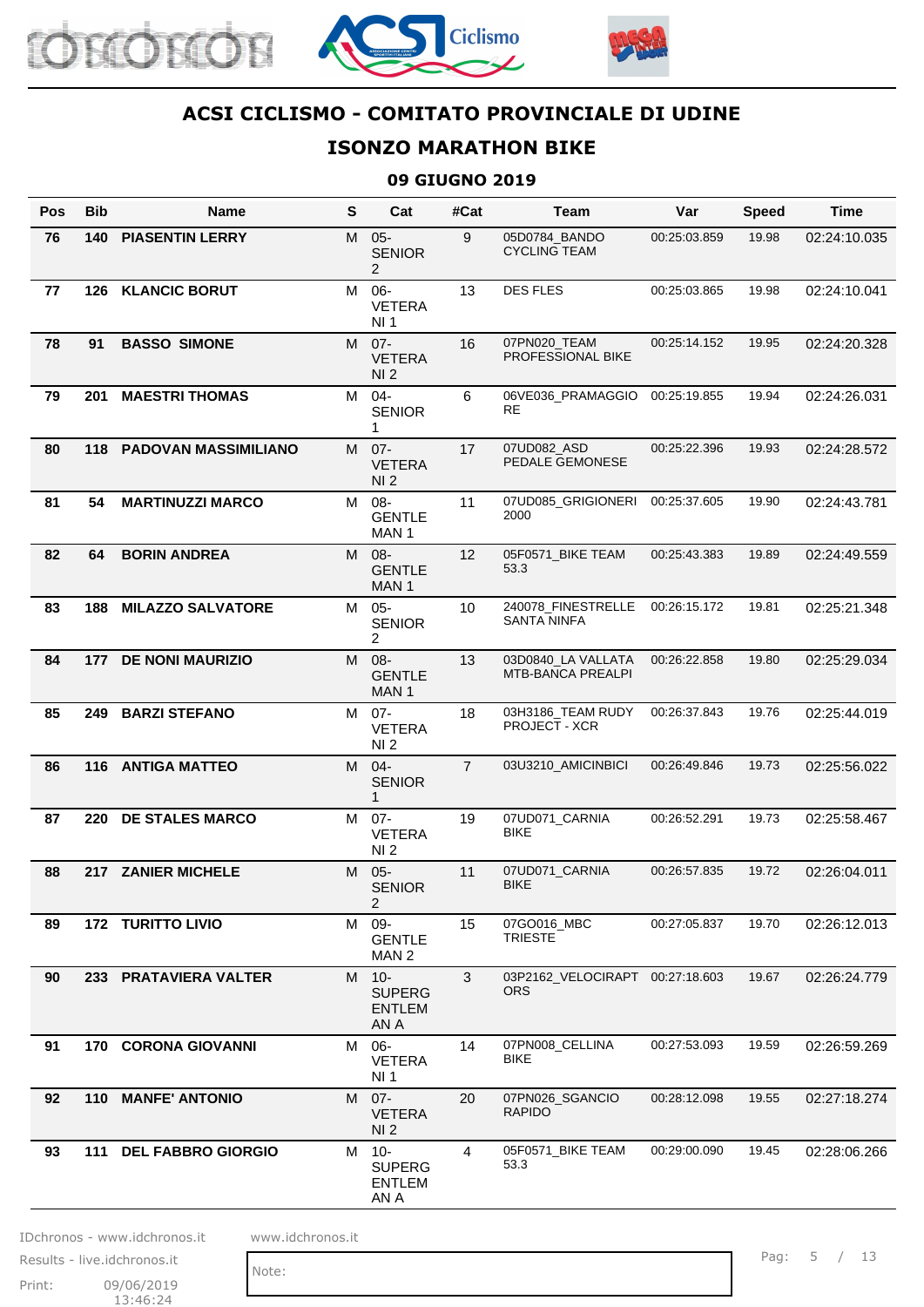





#### **ISONZO MARATHON BIKE**

#### **09 GIUGNO 2019**

| Pos | <b>Bib</b> | Name                          | S  | Cat                                        | #Cat         | Team                                                | Var          | <b>Speed</b> | <b>Time</b>  |
|-----|------------|-------------------------------|----|--------------------------------------------|--------------|-----------------------------------------------------|--------------|--------------|--------------|
| 94  | 33         | <b>DELLA BIANCA FRANCESCA</b> | F. | $13 -$<br><b>DONNE</b><br>B                | $\mathbf{1}$ | 07PN036_AVIS GLS                                    | 00:29:01.095 | 19.44        | 02:28:07.271 |
| 95  | 208        | <b>PISCOCI ION LUCIAN</b>     | M  | 03-<br><b>JUNIOR</b>                       | 9            | 07UD082_ASD<br>PEDALE GEMONESE                      | 00:29:33.587 | 19.37        | 02:28:39.763 |
| 96  | 203        | <b>DRIUSSO PAOLO</b>          | M  | $07 -$<br><b>VETERA</b><br>NI <sub>2</sub> | 21           | 07UD019_KI.CO.SYS<br><b>TEAM</b>                    | 00:30:14.346 | 19.28        | 02:29:20.522 |
| 97  | 190        | <b>CALLIGARIS IVALDI</b>      | M  | 09-<br><b>GENTLE</b><br>MAN <sub>2</sub>   | 16           | 05J0774_BANDIZIOL<br><b>CYCLING TEAM</b>            | 00:30:40.839 | 19.23        | 02:29:47.015 |
| 98  |            | 232 TOFFOLO GIAN PIETRO       | M  | $06 -$<br><b>VETERA</b><br>NI 1            | 15           | 07UD084_A.R.<br><b>FINCANTIERI</b>                  | 00:30:45.340 | 19.22        | 02:29:51.516 |
| 99  | 43         | <b>ULTZSCH TOBIAS HARRY</b>   | М  | $05 -$<br><b>SENIOR</b><br>2               | 12           | 07PN036_AVIS GLS                                    | 00:31:14.867 | 19.16        | 02:30:21.043 |
| 100 |            | <b>143 PAJER MASSIMO</b>      | M  | 09-<br><b>GENTLE</b><br>MAN <sub>2</sub>   | 17           | 03U3158_TORPADO<br><b>GABOGAS</b>                   | 00:31:39.896 | 19.10        | 02:30:46.072 |
| 101 | 171        | <b>MEDEOT PIERPAOLO</b>       | м  | $08 -$<br><b>GENTLE</b><br>MAN 1           | 14           | 07UD073_ASD VIGILI<br>DEL FUOCO DI UDINE            | 00:32:08.333 | 19.04        | 02:31:14.509 |
| 102 | 184        | <b>MEDEOT IGOR</b>            | M  | $06 -$<br><b>VETERA</b><br>NI <sub>1</sub> | 16           | 07UD019_KI.CO.SYS<br><b>TEAM</b>                    | 00:32:49.885 | 18.96        | 02:31:56.061 |
| 103 | 53         | <b>FINOTTO GABRIELE</b>       | M  | -08<br><b>GENTLE</b><br>MAN <sub>1</sub>   | 15           | 03J2030_ZERO 5 BIKE<br>TEAM                         | 00:32:57.316 | 18.94        | 02:32:03.492 |
| 104 | 259        | <b>MATTALONI LUCA</b>         | M  | $06 -$<br><b>VETERA</b><br>NI 1            | 17           | 07UD019_KI.CO.SYS<br><b>TEAM</b>                    | 00:33:04.086 | 18.93        | 02:32:10.262 |
| 105 | 62         | PETRACCO LUCA                 | M  | $04 -$<br><b>SENIOR</b><br>1               | 8            | 07UD072_ROLLING<br><b>RIDERS</b>                    | 00:33:39.311 | 18.85        | 02:32:45.487 |
| 106 | 50         | <b>BASSO CESARE</b>           |    | M 08-<br><b>GENTLE</b><br>MAN 1            | 16           | 03J2030_ZERO 5 BIKE<br>TEAM                         | 00:34:34.576 | 18.74        | 02:33:40.752 |
| 107 |            | 125 COSSARINI GIANLUCA        |    | M 07-<br><b>VETERA</b><br>NI 2.            | 22           | 07PN026_SGANCIO<br>RAPIDO                           | 00:34:41.168 | 18.73        | 02:33:47.344 |
| 108 | 81         | <b>BAZZO ALBERTO</b>          | M  | $03 -$<br><b>JUNIOR</b>                    | 10           | 03R3106_TEAM<br><b>OTTAVIO</b><br><b>BOTTECCHIA</b> | 00:34:59.326 | 18.69        | 02:34:05.502 |
| 109 |            | 262 FOSCARINI IGOR            | M  | $05 -$<br><b>SENIOR</b><br>2               | 13           | 05J0774_BANDIZIOL<br><b>CYCLING TEAM</b>            | 00:35:00.561 | 18.69        | 02:34:06.737 |
| 110 |            | 175 PIZZONI ALESSIO           |    | M 06-<br><b>VETERA</b><br>NI <sub>1</sub>  | 18           | 05S0813_BEERBANTY<br><b>FACTORY RACING</b>          | 00:35:06.339 | 18.68        | 02:34:12.515 |
| 111 | 60         | <b>INFANTI DANIELE</b>        |    | M 07-<br><b>VETERA</b><br>NI <sub>2</sub>  | 23           | 07UD072_ROLLING<br>RIDERS                           | 00:35:13.664 | 18.66        | 02:34:19.840 |
| 112 | 86         | <b>CROARO ANDREA</b>          | M  | $08 -$<br><b>GENTLE</b><br>MAN 1           | 17           | 07PN013_65 VINAL                                    | 00:35:19.815 | 18.65        | 02:34:25.991 |

IDchronos - www.idchronos.it www.idchronos.it

Note:

Print: 09/06/2019 13:46:24 Results - live.idchronos.it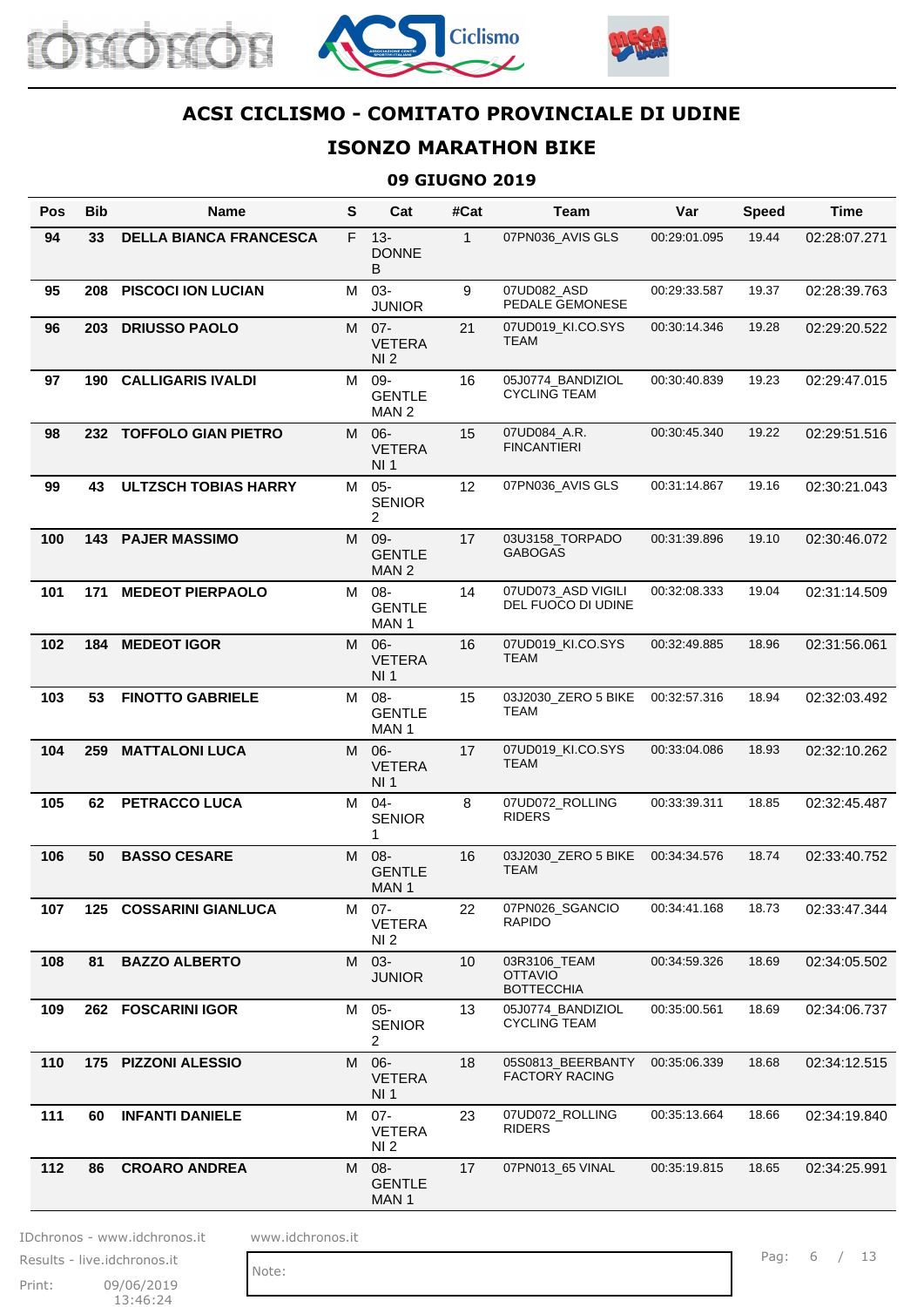





# **ISONZO MARATHON BIKE**

#### **09 GIUGNO 2019**

| <b>Pos</b> | <b>Bib</b> | <b>Name</b>                 | S | Cat                                             | #Cat | Team                                     | Var          | <b>Speed</b> | <b>Time</b>  |
|------------|------------|-----------------------------|---|-------------------------------------------------|------|------------------------------------------|--------------|--------------|--------------|
| 113        | 102        | <b>GALLUA NICOLA</b>        | М | $09 -$<br><b>GENTLE</b><br>MAN <sub>2</sub>     | 18   | 07UD087_CBIKE TEAM                       | 00:35:25.343 | 18.64        | 02:34:31.519 |
| 114        | 36         | <b>FURLANIS GIORGIO</b>     | M | 09-<br><b>GENTLE</b><br>MAN <sub>2</sub>        | 19   | 07PN036_AVIS GLS                         | 00:36:13.820 | 18.54        | 02:35:19.996 |
| 115        | 180        | <b>FAMEA FABRIZIO</b>       | M | $09 -$<br><b>GENTLE</b><br>MAN 2                | 20   | G01001915F_COMITAT 00:36:22.130<br>O GO  |              | 18.52        | 02:35:28.306 |
| 116        | 243        | <b>MORATTO ELVIS</b>        | M | $04 -$<br><b>SENIOR</b><br>1                    | 9    | 07UD072 ROLLING<br><b>RIDERS</b>         | 00:36:22.347 | 18.52        | 02:35:28.523 |
| 117        | 200        | <b>MICOLI ANDREA</b>        | M | $07 -$<br><b>VETERA</b><br>NI <sub>2</sub>      | 24   | 07UD019_KI.CO.SYS<br>TEAM                | 00:37:15.464 | 18.42        | 02:36:21.640 |
| 118        | 87         | <b>HOI GERHARD</b>          |   | M 10-<br><b>SUPERG</b><br><b>ENTLEM</b><br>AN A | 5    | ARBOE ASHOE RLM<br><b>OMYA VILLACH</b>   | 00:38:02.800 | 18.33        | 02:37:08.976 |
| 119        | 157        | <b>DAGRI ALBERTO</b>        | M | $04 -$<br><b>SENIOR</b><br>1                    | 10   | 07GO014_COLLIO<br><b>BIKE TEAM</b>       | 00:38:39.038 | 18.26        | 02:37:45.214 |
| 120        | 145        | <b>MARASSI GIOVANNI</b>     | M | $09 -$<br><b>GENTLE</b><br>MAN <sub>2</sub>     | 21   | 07GO015_BIKE & RUN<br><b>GORIZIA</b>     | 00:38:39.044 | 18.26        | 02:37:45.220 |
| 121        | 51         | <b>LUNARDELLI DINO</b>      | M | $08 -$<br><b>GENTLE</b><br>MAN <sub>1</sub>     | 18   | 03J2030_ZERO 5 BIKE<br><b>TEAM</b>       | 00:38:58.282 | 18.22        | 02:38:04.458 |
| 122        | 240        | <b>TURUS PAOLO</b>          | M | $08 -$<br><b>GENTLE</b><br>MAN <sub>1</sub>     | 19   | 07UD073_ASD VIGILI<br>DEL FUOCO DI UDINE | 00:39:01.781 | 18.21        | 02:38:07.957 |
| 123        |            | 147 DE LORENZO POZ LUISA    |   | F 13-<br><b>DONNE</b><br>B                      | 2    | 03R3155_TEAM<br><b>ESTEBIKE ZORDAN</b>   | 00:39:39.285 | 18.14        | 02:38:45.461 |
| 124        | 65         | <b>MARCHETTI PAOLO</b>      | M | 09-<br><b>GENTLE</b><br>MAN <sub>2</sub>        | 22   | 05F0571 BIKE TEAM<br>53.3                | 00:39:41.534 | 18.14        | 02:38:47.710 |
| 125        | 67         | <b>DISSEGNA SERGIO</b>      | М | 09-<br><b>GENTLE</b><br>MAN <sub>2</sub>        | 23   | 05F0571_BIKE TEAM<br>53.3                | 00:40:16.285 | 18.07        | 02:39:22.461 |
| 126        |            | 257 ACCO STEFANO            | M | $06-$<br><b>VETERA</b><br>NI <sub>1</sub>       | 19   | 05G0795_TEAM<br><b>ZEROBIKE</b>          | 00:40:18.041 | 18.07        | 02:39:24.217 |
| 127        | 66         | <b>BESSEGA GIORGIO</b>      | M | 09-<br><b>GENTLE</b><br>MAN <sub>2</sub>        | 24   | 05F0571 BIKE TEAM<br>53.3                | 00:40:30.278 | 18.04        | 02:39:36.454 |
| 128        |            | <b>192 PUIATTI FIORENZO</b> | M | $08 -$<br><b>GENTLE</b><br>MAN 1                | 20   | 05F0590_ACIDO<br><b>LATTICO TEAM</b>     | 00:40:33.846 | 18.04        | 02:39:40.022 |
| 129        |            | 247 GAIOTTI ENNIO           | M | 09-<br><b>GENTLE</b><br>MAN 2                   | 25   | 06VE011_SAGITTA<br><b>BIKE</b>           | 00:42:05.532 | 17.87        | 02:41:11.708 |
| 130        |            | 109 BERGO MARCO             | M | $04 -$<br><b>SENIOR</b><br>1                    | 11   | 06VE011_SAGITTA<br><b>BIKE</b>           | 00:42:05.783 | 17.87        | 02:41:11.959 |

IDchronos - www.idchronos.it www.idchronos.it

Note:

Print: 09/06/2019 13:46:24 Results - live.idchronos.it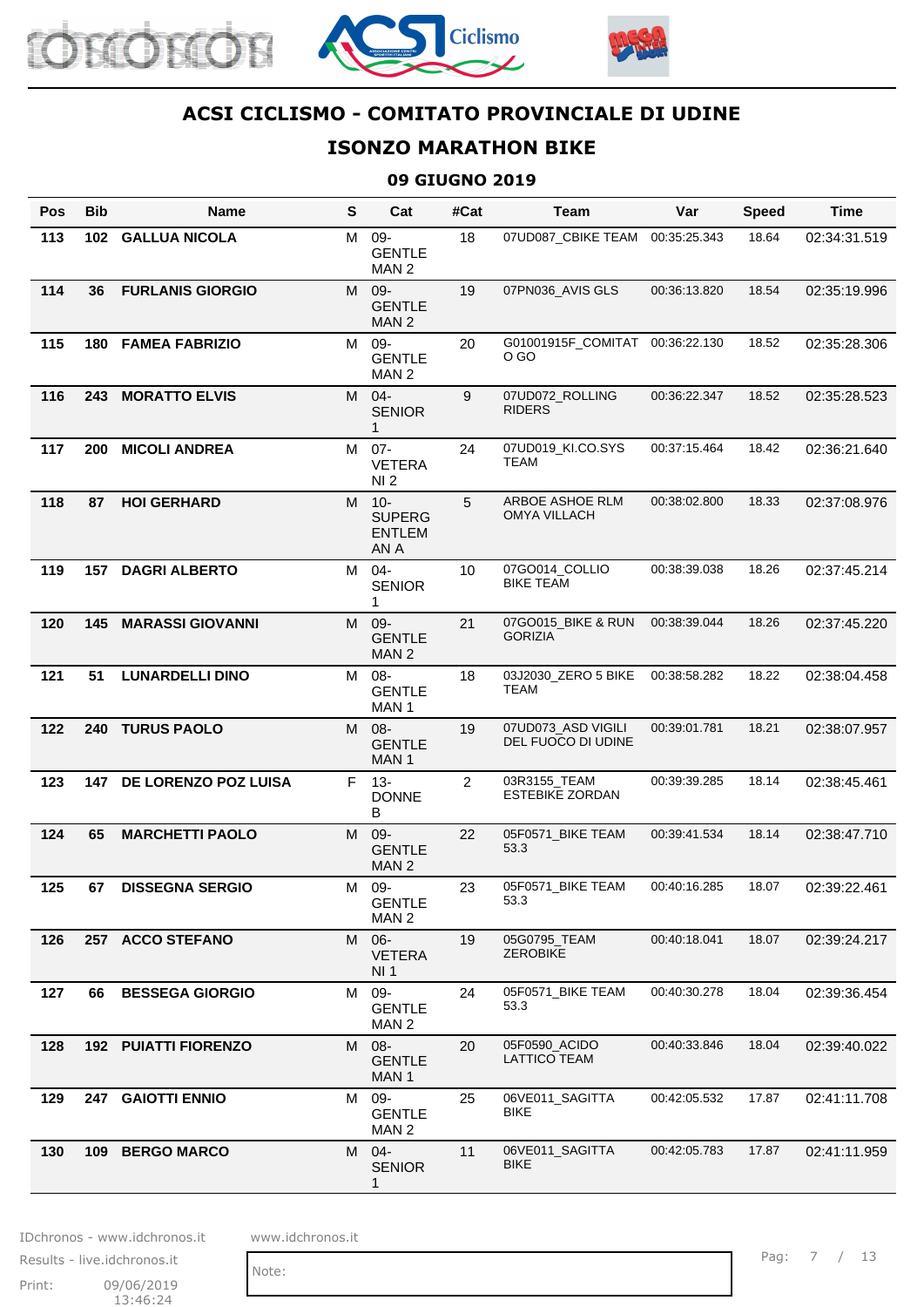





# **ISONZO MARATHON BIKE**

#### **09 GIUGNO 2019**

| Pos | Bib | <b>Name</b>                   | $\mathbf{s}$ | Cat                                        | #Cat         | Team                                           | Var          | <b>Speed</b> | <b>Time</b>  |
|-----|-----|-------------------------------|--------------|--------------------------------------------|--------------|------------------------------------------------|--------------|--------------|--------------|
| 131 | 239 | <b>PEROSA FRANCO</b>          | M            | 08-<br><b>GENTLE</b><br>MAN 1              | 21           | 07UD083_MTB ZERO<br><b>ASFALTO</b>             | 00:42:07.099 | 17.86        | 02:41:13.275 |
| 132 | 159 | <b>TOROS DANIELA</b>          | F.           | $12 -$<br><b>DONNE</b><br>A                | $\mathbf{1}$ | 07UD066_AZZIDA<br><b>VALLI DEL NATISONE</b>    | 00:42:35.100 | 17.81        | 02:41:41.276 |
| 133 | 267 | <b>BARLASSINA GUIDO</b>       | M            | 09-<br><b>GENTLE</b><br>MAN <sub>2</sub>   | 26           | 05F0590 ACIDO<br>LATTICO TEAM                  | 00:43:50.321 | 17.68        | 02:42:56.497 |
| 134 | 135 | <b>GERGOLET GREGOR</b>        | M            | 03-<br><b>JUNIOR</b>                       | 11           | <b>KK DJAK</b>                                 | 00:44:32.528 | 17.60        | 02:43:38.704 |
| 135 | 158 | <b>ZOTTI MAURIZIO</b>         | M            | $10 -$<br><b>SUPERG</b><br>ENTLEM<br>AN A  | 6            | 05Y0097_CAPRIVESI                              | 00:45:25.236 | 17.51        | 02:44:31.412 |
| 136 |     | 202 PAVAN DAVIDE              | M            | $03 -$<br><b>JUNIOR</b>                    | 12           | 07PN026_SGANCIO<br><b>RAPIDO</b>               | 00:45:59.755 | 17.44        | 02:45:05.931 |
| 137 | 121 | <b>CORBANESE MONICA</b>       | F.           | $13 -$<br><b>DONNE</b><br>В                | 3            | 06TV062_MTB<br><b>MAISTRAKI</b>                | 00:46:17.557 | 17.41        | 02:45:23.733 |
| 138 |     | <b>124 KOVIC MANUEL</b>       | M            | $07 -$<br><b>VETERA</b><br>NI <sub>2</sub> | 25           | 07UD086_LPT RACE<br><b>TEAM</b>                | 00:46:32.568 | 17.39        | 02:45:38.744 |
| 139 | 228 | <b>BERTOLO ERMANNO</b>        | м            | 08-<br><b>GENTLE</b><br>MAN <sub>1</sub>   | 22           | 07PN011_ASD<br>DILETT.TEAM<br>OROGILDO_C       | 00:47:33.987 | 17.28        | 02:46:40.163 |
| 140 | 134 | <b>TARALLO ALESSANDRO</b>     | M            | $07 -$<br><b>VETERA</b><br>NI <sub>2</sub> | 26           | 03300163 NAGAYE<br>PROJECT_BIKE & RUN          | 00:47:53.233 | 17.25        | 02:46:59.409 |
| 141 | 194 | <b>MARCUZZI MAXIMILIANO</b>   | M            | $07 -$<br><b>VETERA</b><br>NI 2            | 27           | G02064015B_PEDEMO<br>NTANA MOTORSPORT          | 00:48:26.484 | 17.19        | 02:47:32.660 |
| 142 | 108 | <b>ZOCCHI FABIO</b>           | M            | $04 -$<br><b>SENIOR</b><br>1               | 12           | 06VE003_MAGICABIKE 00:48:50.484                |              | 17.15        | 02:47:56.660 |
| 143 | 173 | <b>PLEHAN GIULIANA</b>        | F.           | $13 -$<br><b>DONNE</b><br>B                | 4            | 07GO016_MBC<br><b>TRIESTE</b>                  | 00:48:56.016 | 17.14        | 02:48:02.192 |
| 144 | 83  | <b>CIPRIAN ROMINA</b>         |              | F 13-<br><b>DONNE</b><br>B                 | 5            | 03Z3243_CYCLE LAB                              | 00:50:20.465 | 17.00        | 02:49:26.641 |
| 145 |     | <b>141 BETTIN THOMAS</b>      | M            | 06-<br><b>VETERA</b><br>NI <sub>1</sub>    | 20           | 05G0795 TEAM<br><b>ZEROBIKE</b>                | 00:51:38.274 | 16.87        | 02:50:44.450 |
| 146 |     | <b>178 FARAON CHIARI</b>      | M            | $06 -$<br><b>VETERA</b><br>NI <sub>1</sub> | 21           | 03D0840_LA VALLATA<br><b>MTB-BANCA PREALPI</b> | 00:52:01.690 | 16.83        | 02:51:07.866 |
| 147 |     | 179 ANGELOTTI DANIELE         | M            | 08-<br><b>GENTLE</b><br>MAN 1              | 23           | 07UD016_TEAM<br><b>GRANZON</b>                 | 00:52:44.950 | 16.76        | 02:51:51.126 |
| 148 |     | 105 SANTAROSSA OMAR           | M            | $05 -$<br><b>SENIOR</b><br>$\overline{2}$  | 14           | 05F0723_TRIVIUM -<br><b>FROGGY TEAM</b>        | 00:53:04.192 | 16.73        | 02:52:10.368 |
| 149 | 133 | <b>TOMASELLA CARLO UDILLO</b> | M            | 08-<br><b>GENTLE</b><br>MAN 1              | 24           | 03T1319_MTB CLUB<br>LA PERLA VERDE             | 00:53:51.944 | 16.65        | 02:52:58.120 |

IDchronos - www.idchronos.it www.idchronos.it

Print: 09/06/2019 13:46:24 Results - live.idchronos.it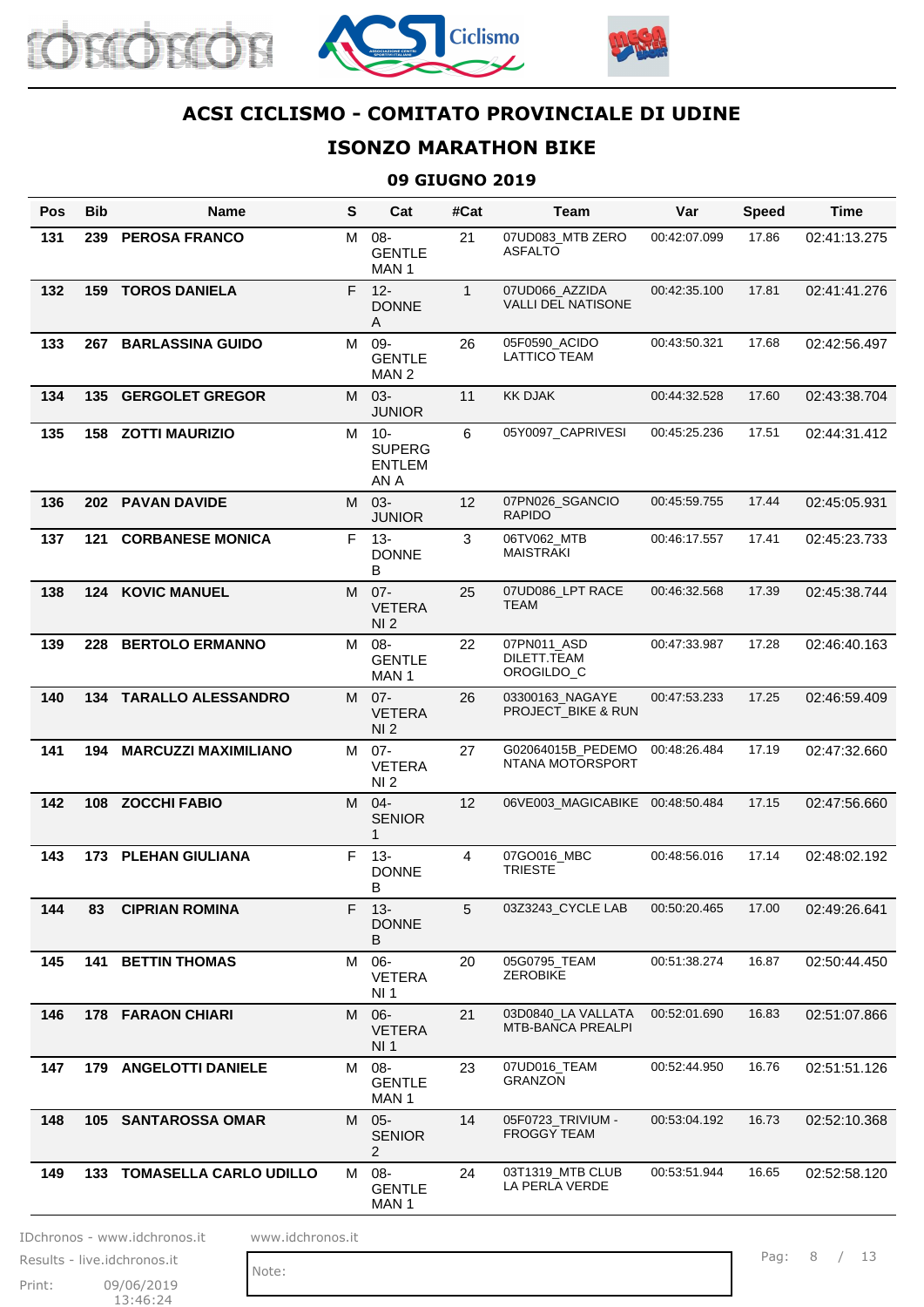





# **ISONZO MARATHON BIKE**

#### **09 GIUGNO 2019**

| <b>Pos</b> | <b>Bib</b> | <b>Name</b>                 | S | Cat                                                        | #Cat           | Team                                       | Var          | <b>Speed</b> | <b>Time</b>  |
|------------|------------|-----------------------------|---|------------------------------------------------------------|----------------|--------------------------------------------|--------------|--------------|--------------|
| 150        | 130        | <b>FRANZO FRANCESCO</b>     | M | 09-<br><b>GENTLE</b><br>MAN <sub>2</sub>                   | 27             | 03T1319 MTB CLUB<br>LA PERLA VERDE         | 00:53:52.199 | 16.65        | 02:52:58.375 |
| 151        | 253        | <b>CHIUCH GIORDANO</b>      | M | 09-<br><b>GENTLE</b><br>MAN <sub>2</sub>                   | 28             | 07UD066_AZZIDA<br>VALLI DEL NATISONE       | 00:53:52.949 | 16.65        | 02:52:59.125 |
| 152        | 251        | <b>PICCARO TARCISIO</b>     |   | M 11-<br><b>SUPERG</b><br><b>ENTLEM</b><br>AN <sub>B</sub> | $\overline{2}$ | 07UD068_VALCHIARO                          | 00:53:52.951 | 16.65        | 02:52:59.127 |
| 153        |            | 242 LUISE ANTONIO           | M | 09-<br><b>GENTLE</b><br>MAN <sub>2</sub>                   | 29             | 07UD072_ROLLING<br><b>RIDERS</b>           | 00:54:34.935 | 16.58        | 02:53:41.111 |
| 154        | 210        | <b>PEZZIN CLAUDIO</b>       | M | $10 -$<br><b>SUPERG</b><br><b>ENTLEM</b><br>AN A           | $\overline{7}$ | 03Q2315_CUBE<br><b>CRAZY VICTORIA BIKE</b> | 00:55:00.932 | 16.54        | 02:54:07.108 |
| 155        | 227        | <b>DEVIVO ENRICO</b>        | M | 08-<br><b>GENTLE</b><br>MAN <sub>1</sub>                   | 25             | 05X0096_PEDALE<br><b>RONCHESE</b>          | 00:55:32.927 | 16.49        | 02:54:39.103 |
| 156        | 222        | <b>TERRIDA FRANCESCO</b>    | M | $08 -$<br><b>GENTLE</b><br>MAN 1                           | 26             | 05D0784_BANDO<br><b>CYCLING TEAM</b>       | 00:55:52.752 | 16.46        | 02:54:58.928 |
| 157        | 231        | <b>CARNIO FILIPPO</b>       | M | $04 -$<br><b>SENIOR</b><br>1                               | 13             | 06VE004_DE LUCA                            | 00:56:12.425 | 16.43        | 02:55:18.601 |
| 158        |            | 107 D'AMICO GIORGIO         | M | $08 -$<br><b>GENTLE</b><br>MAN <sub>1</sub>                | 27             | 03R2874_CIMIC BIKE<br>TEAM                 | 00:56:22.177 | 16.41        | 02:55:28.353 |
| 159        | 88         | <b>LIZZI LUCA</b>           | M | $05 -$<br><b>SENIOR</b><br>2                               | 15             | 07UD083_MTB ZERO<br><b>ASFALTO</b>         | 00:57:19.185 | 16.32        | 02:56:25.361 |
| 160        | 58         | <b>GOBBATO FLAVIO</b>       | M | 08-<br><b>GENTLE</b><br>MAN <sub>1</sub>                   | 28             | 07UD072_ROLLING<br><b>RIDERS</b>           | 00:57:46.930 | 16.28        | 02:56:53.106 |
| 161        | 211        | <b>RE ALESSANDRO</b>        | M | $06-$<br><b>VETERA</b><br>NI 1                             | 22             | 03Q3110 JULIA BIKE<br><b>TEAM</b>          | 00:57:56.680 | 16.27        | 02:57:02.856 |
| 162        |            | <b>150 MERVIG FRANCO</b>    |   | M 10-<br><b>SUPERG</b><br><b>ENTLEM</b><br>AN A            | 8              | 05D0154_GRADISCA<br><b>DISONZO</b>         | 00:58:09.195 | 16.25        | 02:57:15.371 |
| 163        | 238        | <b>COLUSSI MASSIMILIANO</b> | M | 08-<br><b>GENTLE</b><br>MAN 1                              | 29             | 05F0590_ACIDO<br><b>LATTICO TEAM</b>       | 00:58:15.995 | 16.24        | 02:57:22.171 |
| 164        |            | 191 TOME' FLVAIO            | M | $09 -$<br><b>GENTLE</b><br>MAN <sub>2</sub>                | 30             | 05J0302_TEAM<br>SALVADOR                   | 00:58:18.422 | 16.23        | 02:57:24.598 |
| 165        |            | 213 PITTAO FULVIO           | M | $07 -$<br><b>VETERA</b><br>NI <sub>2</sub>                 | 28             | 07GO016_MBC<br><b>TRIESTE</b>              | 00:58:54.426 | 16.18        | 02:58:00.602 |
| 166        |            | <b>167 PIOVESAN MASSIMO</b> | М | $06 -$<br><b>VETERA</b><br>NI 1                            | 23             | 07GO014_COLLIO<br><b>BIKE TEAM</b>         | 00:59:02.425 | 16.17        | 02:58:08.601 |

IDchronos - www.idchronos.it www.idchronos.it

Note:

Print: 09/06/2019 13:46:24 Results - live.idchronos.it Pag: 9 / 13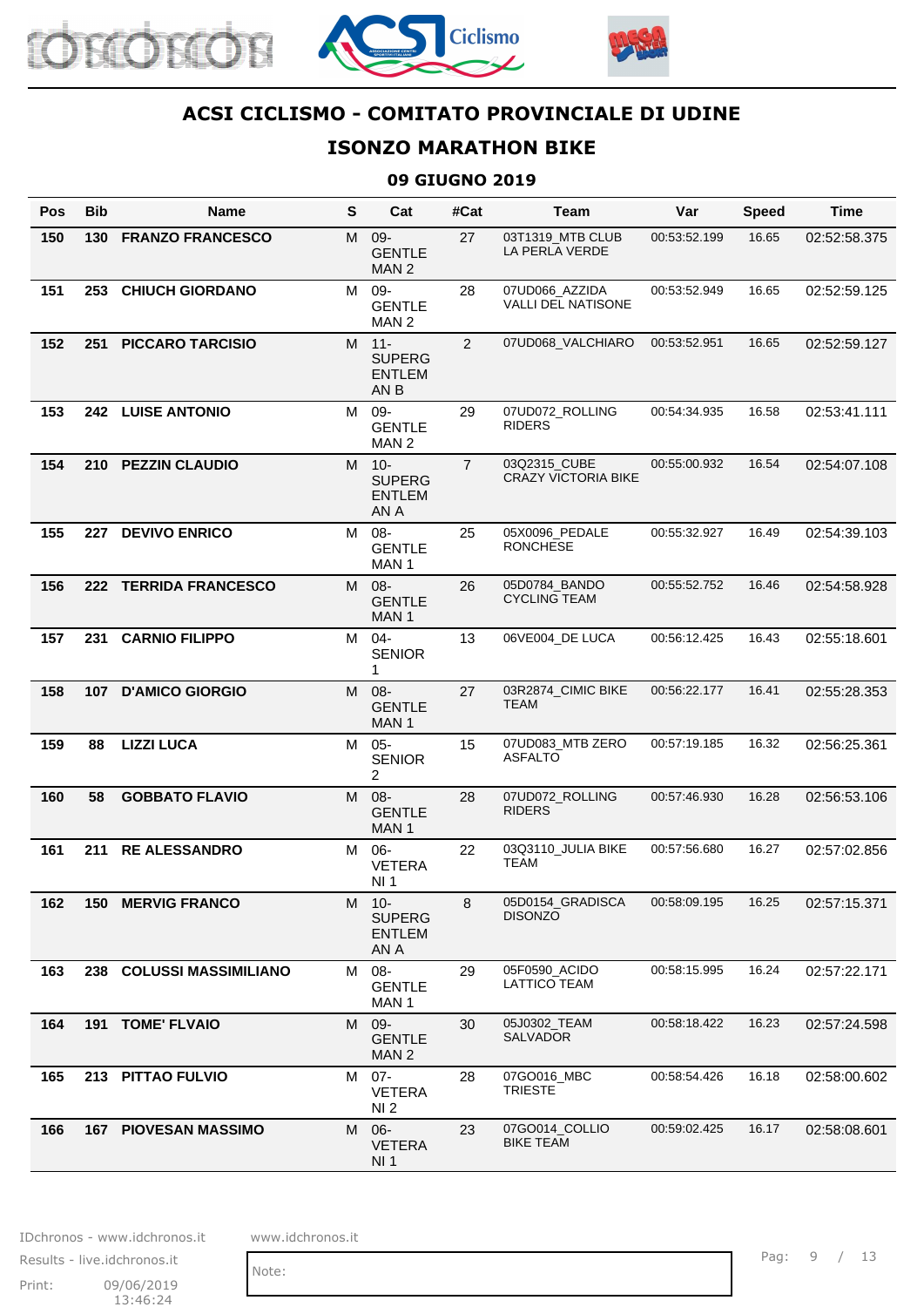





# **ISONZO MARATHON BIKE**

#### **09 GIUGNO 2019**

| <b>Pos</b> | <b>Bib</b> | <b>Name</b>                 | S | Cat                                         | #Cat           | <b>Team</b>                                   | Var          | <b>Speed</b> | <b>Time</b>  |
|------------|------------|-----------------------------|---|---------------------------------------------|----------------|-----------------------------------------------|--------------|--------------|--------------|
| 167        | 46         | <b>CELLA DINO</b>           | М | $08 -$<br><b>GENTLE</b><br>MAN <sub>1</sub> | 30             | 03J2030 ZERO 5 BIKE<br>TEAM                   | 00:59:03.011 | 16.17        | 02:58:09.187 |
| 168        | 132        | <b>MORETTO GIULIANO</b>     | M | $09 -$<br><b>GENTLE</b><br>MAN <sub>2</sub> | 31             | 03T1319_MTB CLUB<br>LA PERLA VERDE            | 01:00:48.657 | 16.01        | 02:59:54.833 |
| 169        |            | 204 VIATORI STEFANO         | M | 08-<br><b>GENTLE</b><br>MAN 1               | 31             | 07PN036_AVIS GLS                              | 01:01:57.454 | 15.91        | 03:01:03.630 |
| 170        |            | <b>161 TOMMASI KRISTIAN</b> | M | $06 -$<br><b>VETERA</b><br>NI 1             | 24             | 07UD086_LPT RACE<br><b>TEAM</b>               | 01:01:58.901 | 15.90        | 03:01:05.077 |
| 171        |            | 236 VIDALI MASSIMILIANO     | M | $07 -$<br><b>VETERA</b><br>NI <sub>2</sub>  | 29             | 03P2162_VELOCIRAPT 01:02:44.392<br><b>ORS</b> |              | 15.84        | 03:01:50.568 |
| 172        | 235        | <b>BIGARAN DANTE</b>        | M | $08 -$<br><b>GENTLE</b><br>MAN 1            | 32             | 03P2162 VELOCIRAPT 01:02:45.145<br><b>ORS</b> |              | 15.84        | 03:01:51.321 |
| 173        | 73         | <b>BON TOBIA</b>            | М | $06 -$<br><b>VETERA</b><br>NI <sub>1</sub>  | 25             | 03J2843_TEAM<br><b>DINAMIK</b>                | 01:03:28.137 | 15.77        | 03:02:34.313 |
| 174        | 122        | <b>CARNIELLI OTELLO</b>     | M | $08 -$<br><b>GENTLE</b><br>MAN <sub>1</sub> | 33             | 06TV062 MTB<br><b>MAISTRAKI</b>               | 01:04:21.135 | 15.70        | 03:03:27.311 |
| 175        | 103        | <b>DE ROSSI CARLO</b>       | M | $08 -$<br><b>GENTLE</b><br>MAN 1            | 34             | 05F0571_BIKE TEAM<br>53.3                     | 01:04:57.132 | 15.65        | 03:04:03.308 |
| 176        |            | 142 BETTIN JASON            | M | $06 -$<br><b>VETERA</b><br>NI <sub>1</sub>  | 26             | 05G0795_TEAM<br><b>ZEROBIKE</b>               | 01:07:24.637 | 15.44        | 03:06:30.813 |
| 177        | 156        | <b>SIMONAZZI ALESSANDRO</b> | M | 08-<br><b>GENTLE</b><br>MAN <sub>1</sub>    | 35             | 05B0103_PEDALE<br>MANZANESE                   | 01:08:14.124 | 15.37        | 03:07:20.300 |
| 178        | 250        | <b>COSTANTINO MARCO</b>     | M | $06 -$<br><b>VETERA</b><br>NI 1             | 27             | 07UD016_TEAM<br><b>GRANZON</b>                | 01:09:52.859 | 15.24        | 03:08:59.035 |
| 179        | 261        | <b>BERRA GIULIA</b>         | F | $12 -$<br><b>DONNE</b><br>Α                 | $\overline{2}$ | 07UD019_KI.CO.SYS<br>TEAM                     | 01:13:18.860 | 14.97        | 03:12:25.036 |
| 180        |            | 237 PEDROCCHI PAOLO         | M | 09-<br><b>GENTLE</b><br>MAN <sub>2</sub>    | 32             | 03P2162_VELOCIRAPT 01:13:35.870<br><b>ORS</b> |              | 14.95        | 03:12:42.046 |
| 181        |            | 221 CASSAN ALEX             | M | $06 -$<br><b>VETERA</b><br>NI 1             | 28             | 05D0784_BANDO<br><b>CYCLING TEAM</b>          | 01:13:59.346 | 14.92        | 03:13:05.522 |
| 182        | 218        | <b>BISARO ANDREA</b>        | M | $07 -$<br><b>VETERA</b><br>NI <sub>2</sub>  | 30             | 05F0590_ACIDO<br>LATTICO TEAM                 | 01:14:53.104 | 14.85        | 03:13:59.280 |
| 183        | 68         | <b>DE PIERI ROBERTA</b>     | F | $13 -$<br><b>DONNE</b><br>В                 | 6              | 05F0571_BIKE TEAM<br>53.3                     | 01:14:58.341 | 14.84        | 03:14:04.517 |
| 184        |            | 225 CICCIARELLA RICCARDO    | M | $08 -$<br><b>GENTLE</b><br>MAN 1            | 36             | 07UD016_TEAM<br><b>GRANZON</b>                | 01:15:23.921 | 14.81        | 03:14:30.097 |

IDchronos - www.idchronos.it www.idchronos.it

Note:

Print: 09/06/2019 13:46:24 Results - live.idchronos.it Pag: 10 / 13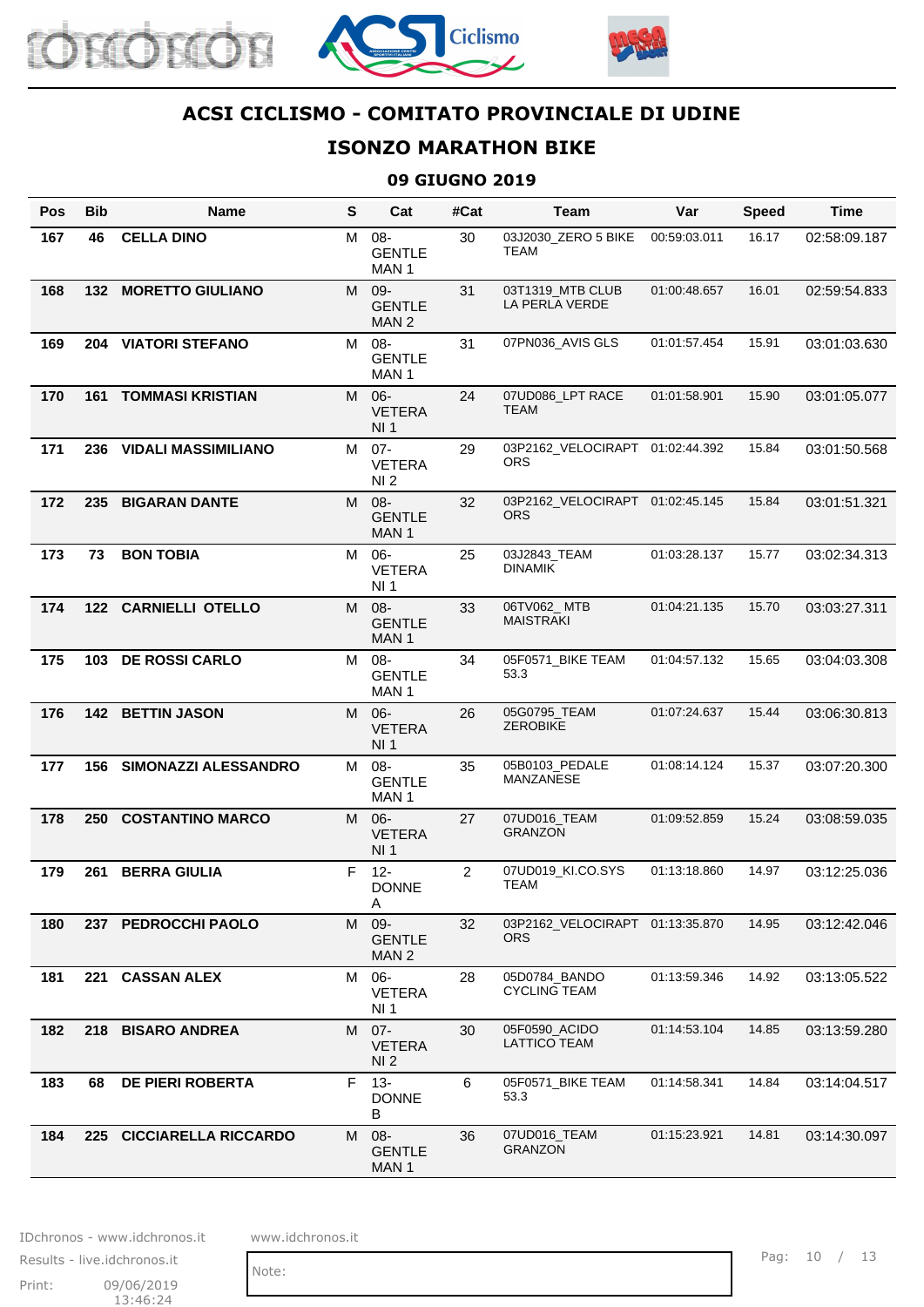





# **ISONZO MARATHON BIKE**

#### **09 GIUGNO 2019**

| Pos | Bib | <b>Name</b>               | $\mathbf{s}$ | Cat                                              | #Cat           | Team                                    | Var          | <b>Speed</b> | Time         |
|-----|-----|---------------------------|--------------|--------------------------------------------------|----------------|-----------------------------------------|--------------|--------------|--------------|
| 185 | 56  | <b>DI BERT ROBERTA</b>    | F            | $13 -$<br><b>DONNE</b><br>B                      | $\overline{7}$ | 07UD015_LAVARIANE<br>SE_C               | 01:15:31.595 | 14.80        | 03:14:37.771 |
| 186 | 164 | <b>FOLLA ALESSANDRO</b>   | M            | $08 -$<br><b>GENTLE</b><br>MAN <sub>1</sub>      | 37             | 07GO014 COLLIO<br><b>BIKE TEAM</b>      | 01:15:33.346 | 14.80        | 03:14:39.522 |
| 187 | 120 | <b>LEBAN ANDREA</b>       | M            | $07 -$<br><b>VETERA</b><br>NI <sub>2</sub>       | 31             | 07GO005_GRUPPO<br><b>CICLISTICO CUK</b> | 01:16:36.352 | 14.72        | 03:15:42.528 |
| 188 |     | <b>117 STEFANUTO LUCA</b> | M            | $07 -$<br><b>VETERA</b><br>NI 2                  | 32             | 06VE011 SAGITTA<br>BIKE                 | 01:17:06.157 | 14.68        | 03:16:12.333 |
| 189 | 100 | PIEROBON ANGELO LUCIANO   | M            | $10 -$<br><b>SUPERG</b><br><b>ENTLEM</b><br>AN A | 9              | 03J3212_UNIBIKE                         | 01:18:01.312 | 14.61        | 03:17:07.488 |
| 190 | 92  | <b>BORTOLUZZI LORENZO</b> | M            | $11 -$<br><b>SUPERG</b><br><b>ENTLEM</b><br>AN B | 3              | 03U2271_ASD<br><b>VIVIBIKE</b>          | 01:18:20.324 | 14.59        | 03:17:26.500 |
| 191 | 28  | <b>MAZZEGA MARCO</b>      | M            | $07 -$<br><b>VETERA</b><br>NI <sub>2</sub>       | 33             | 07PN036_AVIS GLS                        | 01:21:12.848 | 14.38        | 03:20:19.024 |
| 192 | 212 | <b>PICCIN FRANCESCO</b>   | M            | $07 -$<br><b>VETERA</b><br>NI <sub>2</sub>       | 34             | 07PN026_SGANCIO<br>RAPIDO               | 01:21:13.651 | 14.38        | 03:20:19.827 |
| 193 | 37  | <b>PATRON LUCA</b>        | M            | $07 -$<br><b>VETERA</b><br>NI 2                  | 35             | 07PN036_AVIS GLS                        | 01:21:14.011 | 14.38        | 03:20:20.187 |
| 194 | 40  | <b>PACENZIA MICHELE</b>   |              | M 09-<br><b>GENTLE</b><br>MAN <sub>2</sub>       | 33             | 07PN036_AVIS GLS                        | 01:21:14.016 | 14.38        | 03:20:20.192 |
| 195 | 35  | <b>FAGOTTO ALESSANDRO</b> | M            | $07 -$<br><b>VETERA</b><br>NI <sub>2</sub>       | 36             | 07PN036_AVIS GLS                        | 01:21:14.018 | 14.38        | 03:20:20.194 |
| 196 | 29  | <b>BASSO ANDREA</b>       | M            | $06 -$<br><b>VETERA</b><br>NI 1                  | 29             | 07PN036 AVIS GLS                        | 01:21:14.299 | 14.38        | 03:20:20.475 |
| 197 | 197 | <b>BIN VALENTINA</b>      |              | F 12-<br><b>DONNE</b><br>A                       | 3              | 03Z3243_CYCLE LAB                       | 01:22:38.550 | 14.28        | 03:21:44.726 |
| 198 |     | 114 ZARA EMILIANO         | M            | $06 -$<br><b>VETERA</b><br>NI 1                  | 30             | 03Z3243_CYCLE LAB                       | 01:22:38.805 | 14.28        | 03:21:44.981 |
| 199 |     | 214 POZZA MARTINA         | F.           | $12 -$<br><b>DONNE</b><br>A                      | $\overline{4}$ | 07UD019 KI.CO.SYS<br>TEAM               | 01:26:44.768 | 13.99        | 03:25:50.944 |
| 200 |     | 216 ZULIANI MARCELLO      | M            | $08 -$<br><b>GENTLE</b><br>MAN 1                 | 38             | 07UD069_POLISPORTI<br>VA FORTEZZALAND   | 01:26:45.293 | 13.99        | 03:25:51.469 |
| 201 | 38  | <b>LUGLI RAFFAELE</b>     | M            | $07 -$<br><b>VETERA</b><br>NI 2                  | 37             | 07PN036_AVIS GLS                        | 01:28:00.014 | 13.91        | 03:27:06.190 |
| 202 |     | <b>165 SANDRIGO ALEX</b>  | M            | $05 -$<br><b>SENIOR</b><br>2                     | 16             |                                         | 01:28:02.263 | 13.90        | 03:27:08.439 |

IDchronos - www.idchronos.it www.idchronos.it

Print: 09/06/2019  $13:46:24$ Results - live.idchronos.it

Note:

Pag: 11 / 13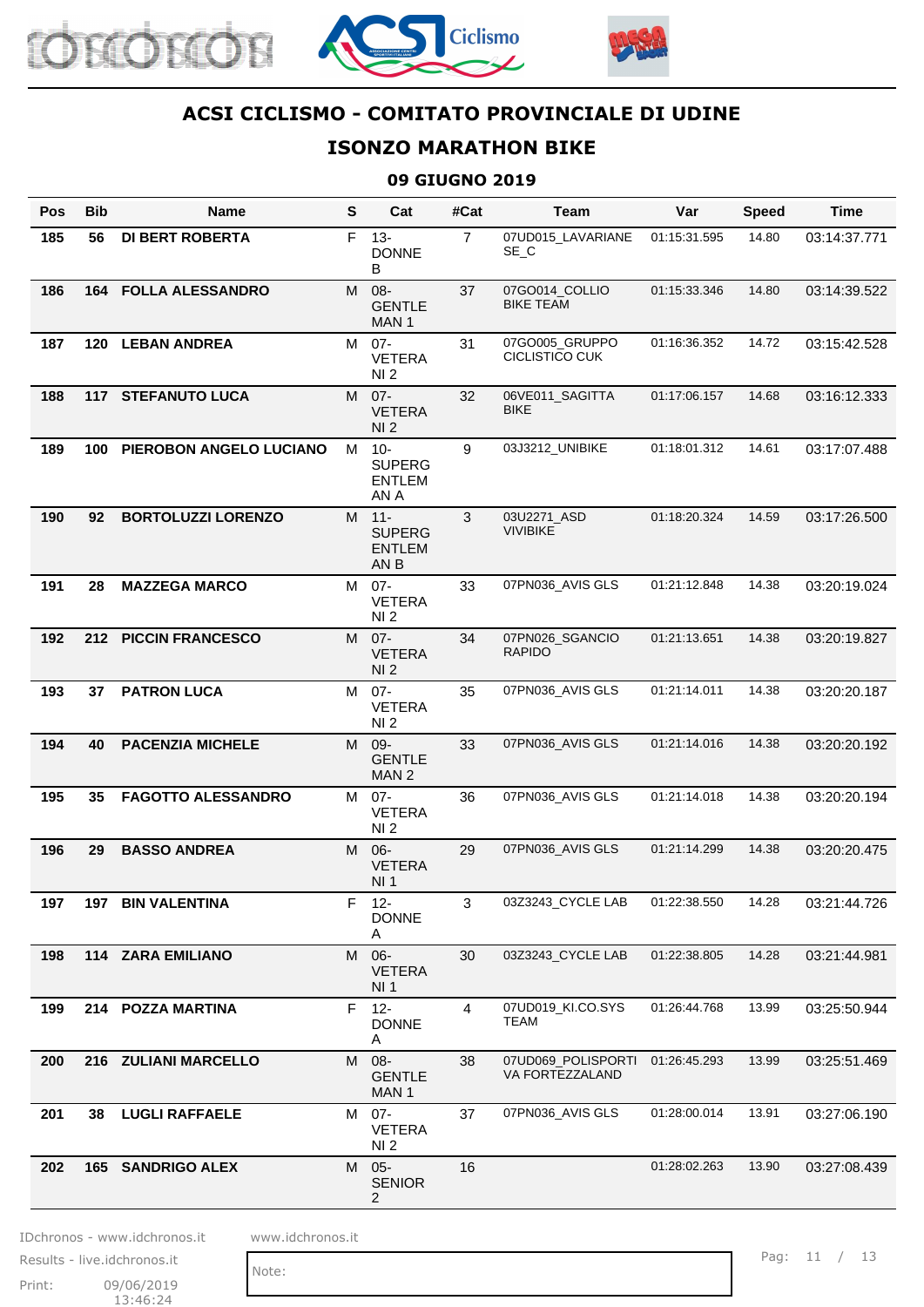





#### **ISONZO MARATHON BIKE**

#### **09 GIUGNO 2019**

| <b>Pos</b> | <b>Bib</b> | <b>Name</b>                  | S  | Cat                                              | #Cat | Team                                                 | Var          | <b>Speed</b> | <b>Time</b>  |
|------------|------------|------------------------------|----|--------------------------------------------------|------|------------------------------------------------------|--------------|--------------|--------------|
| 203        | 196        | <b>MAZZANTI MERI</b>         | F  | $13 -$<br><b>DONNE</b><br>В                      | 8    | 05Q0756_VIGILI DEL<br><b>FUOCO PORDENONE</b>         | 01:28:04.012 | 13.90        | 03:27:10.188 |
| 204        |            | 113 SAVIO DENIS              | M  | $06 -$<br><b>VETERA</b><br>NI 1                  | 31   | 12RM001_ACSI<br>NAZIONALE ROMA                       | 01:32:23.006 | 13.62        | 03:31:29.182 |
| 205        |            | 112 POLITO FABIO             | M  | $04 -$<br><b>SENIOR</b><br>1                     | 14   | 12RM001_ACSI<br><b>NAZIONALE ROMA</b>                | 01:36:06.224 | 13.38        | 03:35:12.400 |
| 206        | 266        | <b>ELLERO SABRINA</b>        | F. | $12 -$<br><b>DONNE</b><br>A                      | 5    | 06VE072_QUADRA                                       | 01:40:30.458 | 13.11        | 03:39:36.634 |
| 207        | 265        | <b>CARUSO MATTEO</b>         | M  | $05 -$<br><b>SENIOR</b><br>2                     | 17   | 06VE072_QUADRA                                       | 01:40:30.733 | 13.11        | 03:39:36.909 |
| 208        |            | <b>163 IPAVEC ROBERTO</b>    | M  | $07 -$<br><b>VETERA</b><br>NI <sub>2</sub>       | 38   | 07GO014 COLLIO<br><b>BIKE TEAM</b>                   | 01:42:46.943 | 12.98        | 03:41:53.119 |
| 209        | 263        | <b>RUBERT RENZO</b>          | М  | $11 -$<br><b>SUPERG</b><br><b>ENTLEM</b><br>AN B | 4    | 05T0368_DELIZIA BIKE<br><b>TEAM - CASARSA</b>        | 01:43:09.696 | 12.96        | 03:42:15.872 |
| 210        |            | 168 ZANNI ANNA               |    | F 13-<br><b>DONNE</b><br>B                       | 9    | 07UD060_GRUPPO<br><b>BASTIONI BIKE</b>               | 01:52:18.432 | 12.45        | 03:51:24.608 |
| 211        |            | <b>104 TOMEI MARCO</b>       | М  | $06 -$<br><b>VETERA</b><br>NI 1                  | 32   | 06VE011_SAGITTA<br><b>BIKE</b>                       | 01:52:19.171 | 12.44        | 03:51:25.347 |
| 212        | 166        | <b>MARGARIT ALBERTO</b>      | M  | $06 -$<br><b>VETERA</b><br><b>NI1</b>            | 33   | 07UD060_GRUPPO<br><b>BASTIONI BIKE</b>               | 01:52:19.412 | 12.44        | 03:51:25.588 |
| 213        |            | <b>146 BALDASSIN FEDERCO</b> | M  | $07 -$<br><b>VETERA</b><br>NI 2                  | 39   | 05F0723_TRIVIUM -<br><b>FROGGY TEAM</b>              | 02:00:49.627 | 12.00        | 03:59:55.803 |
|            | 230        | <b>D'AMBROSI MARCO</b>       | M  | $04 -$<br><b>SENIOR</b><br>1                     |      | 06VE003 MAGICABIKE                                   |              |              | ${\sf R}$    |
|            | 205        | <b>BASSO PIERPAOLO</b>       | м  | 08-<br><b>GENTLE</b><br>MAN <sub>1</sub>         |      | 07UD063_I DRAGHI                                     |              |              | R            |
|            |            | 106 VALENT SERGIO            |    | M 08-<br><b>GENTLE</b><br>MAN <sub>1</sub>       |      | 07UD014_DOPOLAVO<br><b>RO FERROVIARIO</b><br>UDINE C |              |              | $\mathsf{R}$ |
|            |            | <b>182 PELLIZZON ANTONIO</b> |    | M 10-<br><b>SUPERG</b><br><b>ENTLEM</b><br>AN A  |      | <b>ASD MTB TEAM</b><br><b>NOALE</b>                  |              |              | $\mathsf{R}$ |
|            |            | <b>187 VISINTIN SERGIO</b>   |    | M 09-<br><b>GENTLE</b><br>MAN <sub>2</sub>       |      | 03K2637 TEAM<br><b>TODESCO</b>                       |              |              | $\mathsf{R}$ |
|            |            | 206 PICCININ LUCA            |    | M 06-<br><b>VETERA</b><br>NI 1                   |      | 03U3158_TORPADO<br><b>GABOGAS</b>                    |              |              | R            |
|            |            | 207 DEL ZOTTO MASSIMO        | M  | $05 -$<br><b>SENIOR</b><br>2                     |      | 03Q3110_JULIA BIKE<br><b>TEAM</b>                    |              |              | $\mathsf{R}$ |

IDchronos - www.idchronos.it www.idchronos.it

Print: 09/06/2019  $13:46:24$ Results - live.idchronos.it

Note:

Pag: 12 / 13